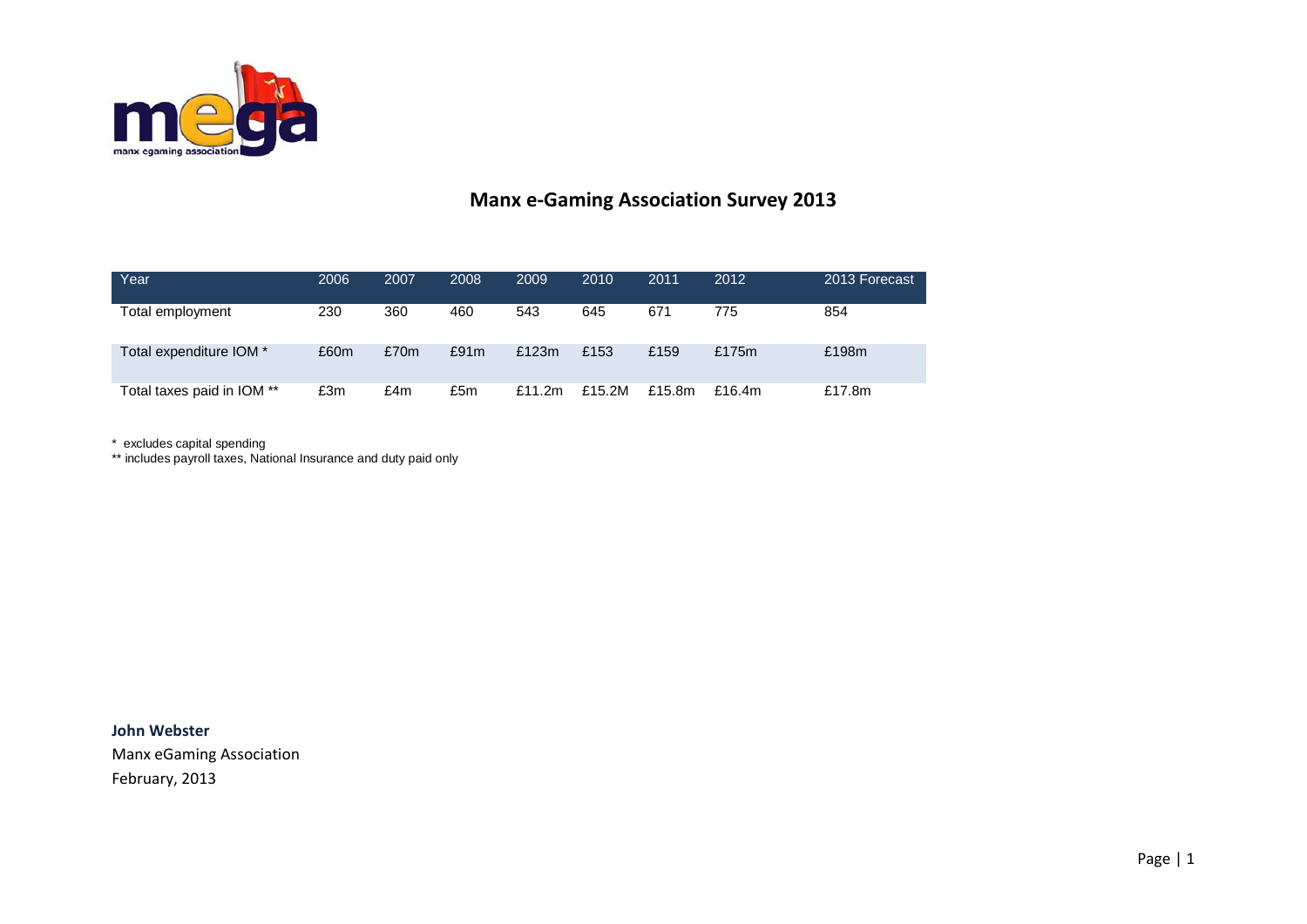

## **Manx e-Gaming Association Survey 2013**

4th March 2013

MeGA has pleasure in releasing the results of the latest survey of e-gaming business on the Isle of Man. In order to ensure consistent and accurate results the survey comprises responses from companies which have been involved with MeGA surveys from inception in 2006, supplemented by intelligence from our members and contacts within the industry plus additional research that considers new entrants and introducers of e-gaming business to the Island.

While there are many challenges facing the sector, such as uncertainties regarding regulations and access to markets, there is generally good news to report. Prospects for new business remain positive, there has been an increase in those planning to acquire an Isle of Man licence and in those wishing to establish new, non-licensable operations on the Island. Reports from the recent ICE trade exhibition suggest that the quality of leads generated is of a higher quality than in the past and the Isle of Man has established an international reputation for high ethical standards, effective regulation and an environment that is commercially attractive. However, while there will be some increase in income and employment, directly from the new e-gaming entities and indirectly from CSPs and other suppliers of business services, the extent of such growth is not likely to be significant, at least initially. Major contributions tend to be restricted to those large companies that make a real home on the Isle of Man by locating key senior staff and actual operating facilities on the Isle of Man. Such companies with a significant real presence add most to the Island's economy while at the same time are less prone to criticism that they are located here solely for tax reasons. Strategic decisions by several companies committed to the Isle of Man have meant that between 2012 and 2013 there will be a significant boost to employment in e-gaming.

Overall, business prospects are good for competent, well-funded e-gaming companies, but as has been said in previous MeGA commentaries, the industry is maturing, there is increased technical sophistication with the recent rapid growth of mobile and other platforms and the varying regulations imposed by different jurisdictions continue to pose challenges for small and start-up operations. There are some excellent publications outlining the relative merits of jurisdictions, a notable recent publication being by Dr Paul Davies of The Pacnet Services Group, so this review will not stray into these areas except to highlight any points pertinent to the results.